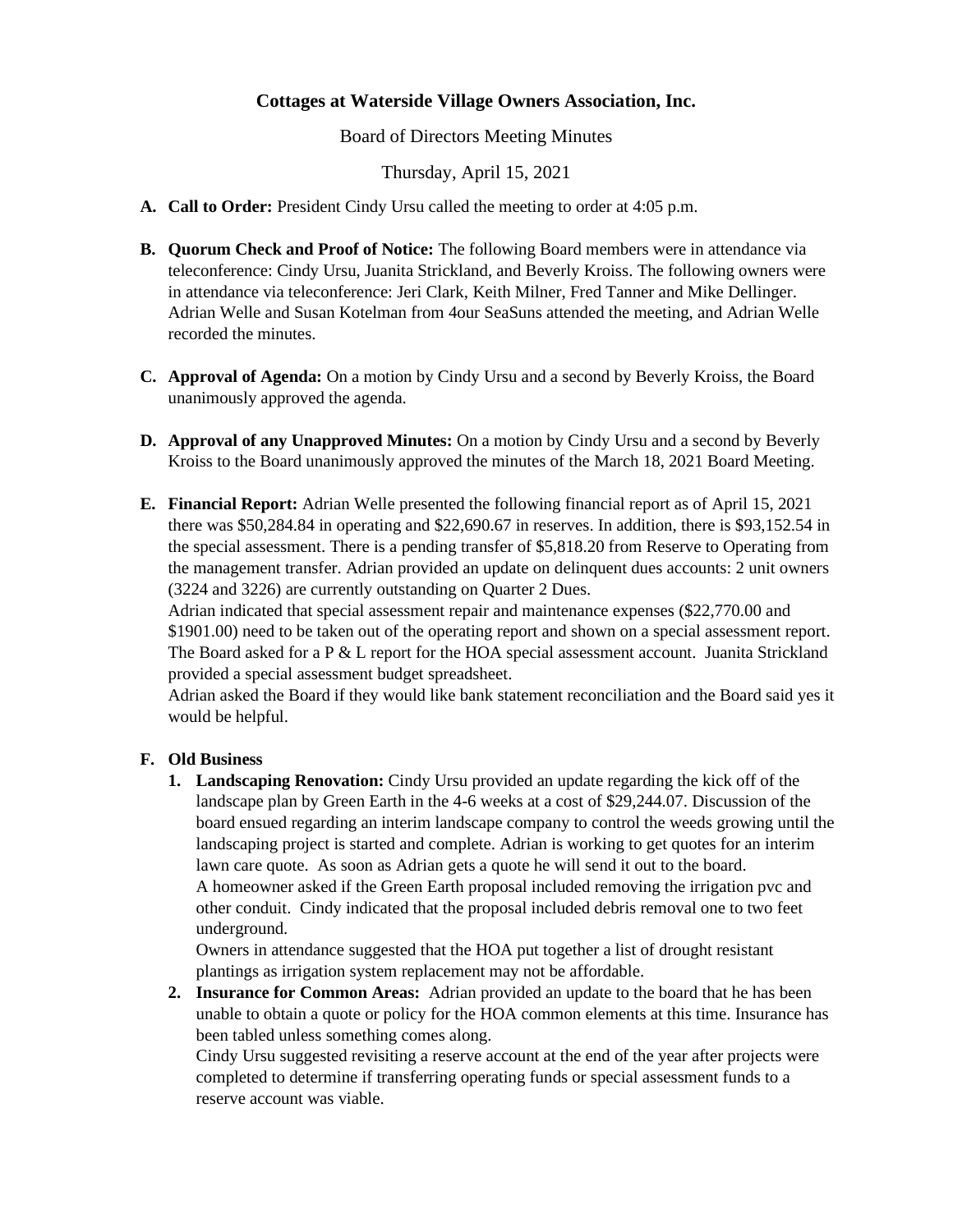- **3. Lighting Renovation** Duke Energy will begin street lighting repair in the next 2-3 weeks. The deposit of \$1,901.00 has been paid. Cindy has gotten some of her crew to remove and dispose of the old light fixtures. An owner asked if LED lighting will be used and Adrian indicated he assumed so.
- **4. Gate Purchase:** Adrian has received 3 different quotes for a new gate. Quality Gates provided a quote at \$46,590, Sims Fencing \$35,675 and Bracewell at \$15,700. Discussion of the board ensued. Cindy will reach out to the condos and see what their plans may be as the consensus was that it does not make sense for our HOA to make this an immediate priority if the Condos are not in a position to go forward.
- **5. Exterior Status of Hurricane Damaged Homes:** Cindy mentioned that this item is on the agenda as a place to continue to update the process of unfinished units. Members on the call that had updates on their individual units spoke to the board. 3216 indicated they are in the process of trim replacement, lighting changes and paint color determination to submit to the HOA for approval. Lengthy discussion ensued about all units that have not been 100% completed. We are awaiting updates from 3226, 3208, Adrian will attempt to reach out to them and send them the HOA Exterior Architectural Policy to mitigate future issues. An owner indicated a paver issue in the parking area between 3216 and 3218

## **G. New Business**

- **1. Mailbox Purchase:** Adrian informed everyone on the call that a new mailbox pedestal has been ordered in the amount of \$2,765.47. The mailboxes are silver speck and the order was placed April 7 with a lead time of 4-5 weeks. Every owner will get 3 keys to their box. Installation is not included and will be addressed.
- **2. New Trash Protocol:** Adrian updated the board and members on the call that the City would start picking up trash at the garages as they did pre Hurricane Michael, providing that people do not park in the lane of traffic. Adrian will send a notification to homeowners so they are aware of the change and parking protocol effective April 19, 2021
- **3. Pool Opening and Keys:** Adrian updated the board that the keys to the pool bathrooms have been mailed and at this time there is no keypad on the gate to the pool at this time.
- 4. 2<sup>nd</sup> **round Boardwalk Repair:** Cindy updated everyone about some boardwalk issues on the east end. Adrian received a quote to fix the areas of concern. The boardwalk quote received is \$4,200 from S & A Handyman Services. Motion by Cindy Ursu and seconded by Juanita Strickland to approve the quote from S  $\&$  A Handyman Services in the amount of \$4,200 to do boardwalk repairs. Motion carried unanimously. Adrian will reach out to vendors to consider full replacement estimates for the boardwalks.

## **H. Owner Comments:**

Keith Milner thanked the board for their time and efforts.

 Bev Kroiss requested an updated owner list and contact information spreadsheet. Adrian will send an updated list to the board.

 Bev Kroiss also raised concerns regarding the landscaping irrigation and that it was not being planned. No decisions have been made at this time, however it is not in the short term plan.

**I. Schedule Next Meeting:** The next scheduled meeting will be Thursday, May 13, 2021 at 4:00 p.m. Central Time.